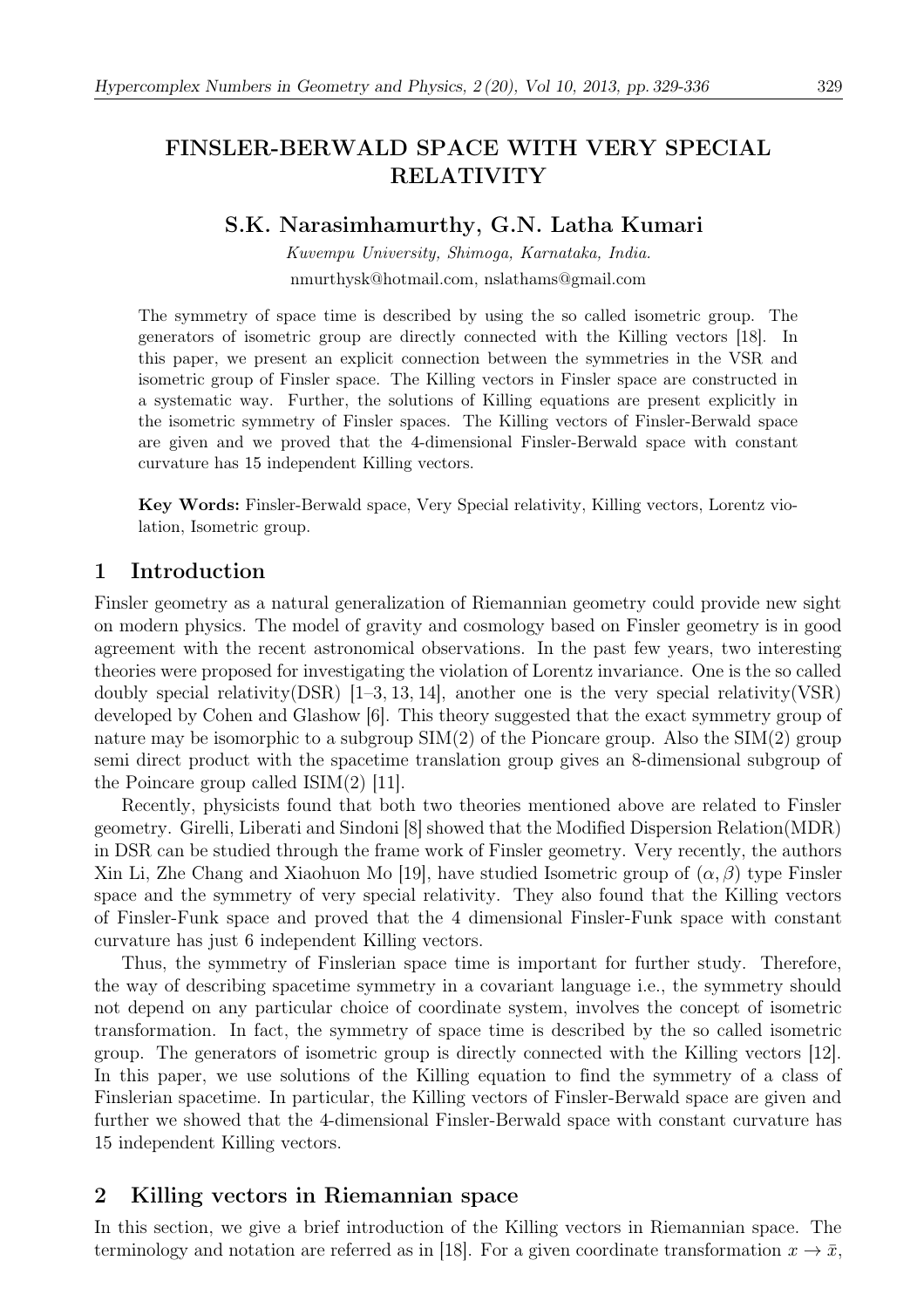the Riemannian metric  $g_{ij}(x)$  is defined as

$$
\bar{g}_{ij}(\bar{x}) = \frac{\partial x^k}{\partial \bar{x}^i} \frac{\partial x^l}{\partial \bar{x}^j} g_{kl}(x).
$$
\n(2.1)

Any transformation  $x \to \bar{x}$  is called isometry if and only if the transformation of the metric  $g_{ij}(x)$  satisfies

$$
g_{ij}(\bar{x}) = \frac{\partial x^k}{\partial \bar{x}^i} \frac{\partial x^l}{\partial \bar{x}^j} g_{kl}(x),
$$
  
i.e.,  $\bar{g}_{ij}(\bar{x}) = g_{ij}(\bar{x}).$  (2.2)

It is easy to check that the isometric transformations do form a group. Now it is convenient to investigate the isometric transformation under the infinitesimal coordinate transformation

$$
\bar{x}^i = x^i + \epsilon V^i,\tag{2.3}
$$

where  $|\epsilon| \ll 1$ . To first order in  $|\epsilon|$ , the equation (2.2) reads

$$
V^m \frac{\partial g_{ij}}{\partial x^m} + g_{mi} \frac{\partial V^m}{\partial x^j} + g_{mj} \frac{\partial V^m}{\partial x^i} = 0.
$$
 (2.4)

By making use of the covariant derivatives with respect to Riemannian connection, we can write the above equation as

$$
V_{i|j} + V_{j|i} = 0,\t\t(2.5)
$$

where " $\vert$ " denotes the covariant derivative. Any vector field  $V_i$  satisfies equation (2.5) is called Killing vector. Thus, the problem of finding all isometries of a given metric  $g_{ii}(x)$  is equivalent to find the dimension of the linear space formed by Killing vectors.

Ricci identities in Riemann geometry can be written as

$$
V_{k|i|j} - V_{k|j|i} = -V_l R_{kji}^l,
$$
\n(2.6)

where  $R_{kji}^l$  is the Riemannian curvature tensor. And the first Bianchi identity for the Riemannian curvature tensor gives

$$
R_{kji}^l + R_{jik}^l + R_{ikj}^l = 0.
$$
\n(2.7)

From equations (2.6) and (2.7), we obtain

$$
V_{k|i|j} = V_l R_{jik}^l. \tag{2.8}
$$

Thus, all the derivatives of  $V_i$  will be determined by the linear combinations of  $V_i$  and  $V_{i,j}$ . Once the  $V_i$  and  $V_{i,j}$  at an arbitrary point of Riemannian space is given, then  $V_i$  and  $V_{i,j}$  at any other point is determined by integration of the system of ordinary differential equations. Therefore, the dimension of linear space formed by Killing vector can be at most  $n(n+1)/2$  in n dimensional Riemannian space. If a metric admits that the maximum number  $n(n+1)/2$  of Killing vectors, its Riemannian space must be homogeneous and isotropic. Such space is called maximally symmetry space.

The best example of maximally symmetry space is the Minkowskian space. The Killing equation (2.5) of a given Minkowskian metric  $\eta_{ij}(x)$  reduces to

$$
\frac{\partial V_i}{\partial x^j} + \frac{\partial V_j}{\partial x^i} = 0.
$$
\n(2.9)

The solution of (2.9) is

$$
V^i = Q^i_j x^j + C^i,\tag{2.10}
$$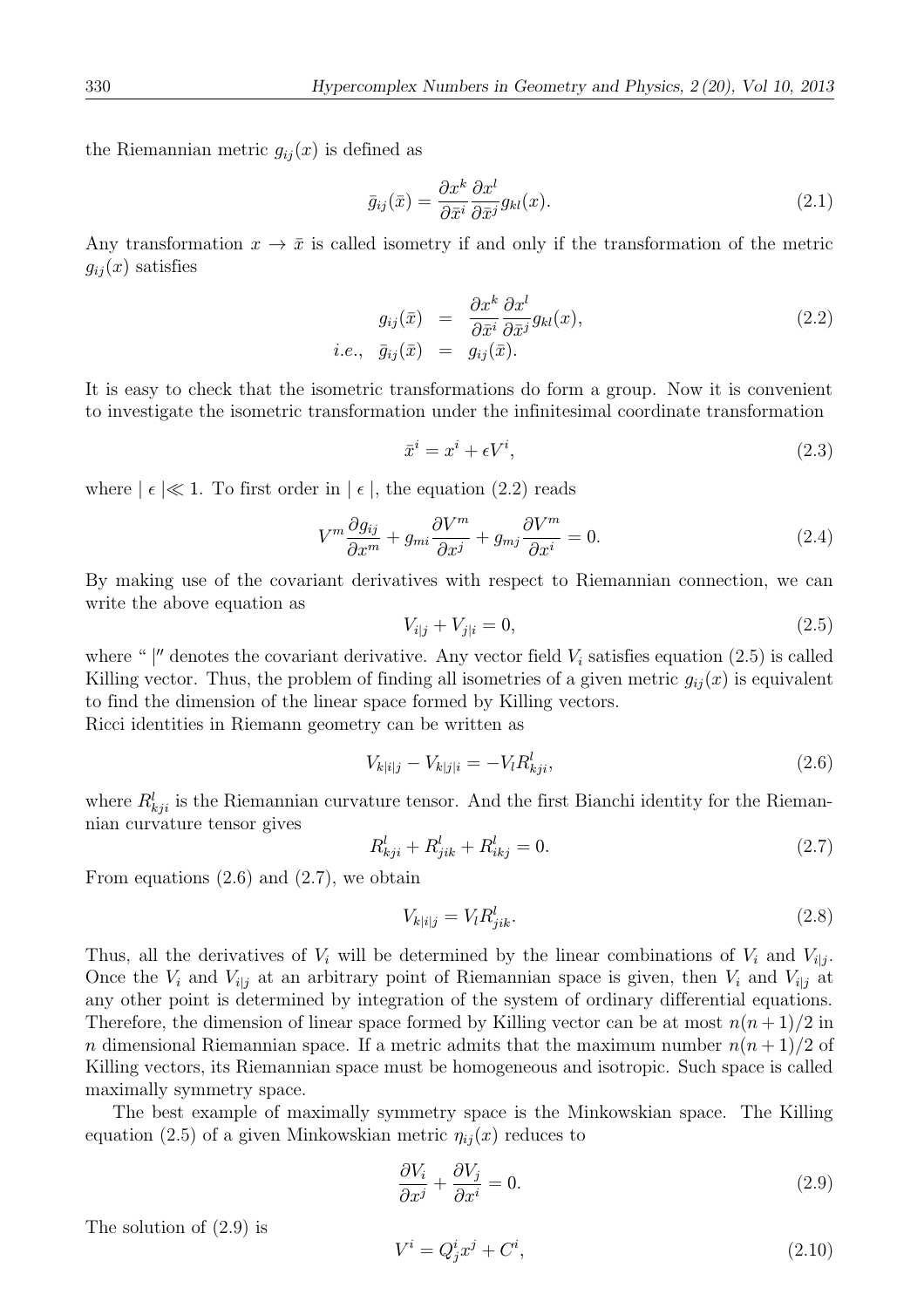where  $Q_{ij} = \eta_{ki} Q_j^k$  is an arbitrary constant skew symmetric matrix and  $C^i$  is an arbitrary constant vector. Thus, substituting the solution (2.10) into the coordinate transformation  $(2.3)$ , we obtain

$$
\bar{x}^i = (\delta^i_j + \epsilon Q^i_j)x^j + \epsilon C^i.
$$
\n(2.11)

The term  $\delta_j^i + \epsilon Q_j^i$  in the above equation is just the Lorentz transformation matrix and the term  $\epsilon C^i$  is related to the spacetime translation. Expanding the matrix  $\delta^i_j + \epsilon Q^i_j$  and the vector  $\epsilon C^i$  near identity, we obtain the famous Poincare algebra.

Other two types of maximally symmetry spaces are spherical and hyperbolic case. Without loss of generality, we set its constant sectional curvature to be  $\pm 1$  for spherical and hyperbolic case respectively. The length element of both the case is given in a unified form as

$$
ds^{2} = \frac{\sqrt{(1 + k(x.x))(dx. dx) - k(x.dx)^{2}}}{1 + k(x.x)},
$$
\n(2.12)

where the "." denotes the inner product with respect to Minkowskian metric and  $k = \pm 1$  for spherical and hyperbolic case respectively. The metric is given as

$$
g_{ij} = \left(\frac{\eta_{ij}}{1 + k(x.x)} - k \frac{x_i x_j}{(1 + k(x.x))^2}\right),
$$
\n(2.13)

where  $x_i \equiv \eta_{ij} x^j$ . The Christoffel symbols of the above length element is given as

$$
\gamma_{ij}^k = -k \frac{x_i \delta_j^k + x_j \delta_i^k}{1 + k(x.x)}.\tag{2.14}
$$

Thus, the Killing equation (2.5), now reads as

$$
\frac{\partial V_i}{\partial x^j} + \frac{\partial V_j}{\partial x^i} + \frac{2k}{1 + k(x \cdot x)} (x_i V_j + x_j V_i) = 0.
$$
\n(2.15)

The solution of the above equation is

$$
V^{i} = g^{ij}V_{j} = Q^{i}_{j}x^{j} + C^{i} + k(x.c)x^{i},
$$
\n(2.16)

where the index of Q and C are raised and lowered by Minkowskian metric  $\mu^{ij}$  and its inverse matrix  $\mu_{ii}$ .

#### 3 Killing vectors in Finsler space

In this section, we derive the Killing vectors in Finsler space. Now, we introduce the Finsler structure.

Let M be an n-dimensional manifold, let  $T_xM$  denote the tangent space at  $x \in M$ , and by TM the tangent bundle of M. Each element of TM has the form  $(x, y)$ , where  $x \in M$  and  $y \in T_xM$ . The natural projection  $\Pi: TM \to M$  is given by  $\pi(x, y) = x$ .

A Finsler space on the manifold M is a function  $F: TM \to [0,\infty)$  with the following properties:

(i) Regularity: F is  $C^{\infty}$  on the entire tangent bundle  $TM\setminus 0$ .

(*ii*) Positive homogeneity:  $F(x, \lambda y) = \lambda F(x, y)$  for all  $\lambda > 0$ .

(*iii*) Strong convexity: The  $n \times n$  Hessain matrix

$$
g_{ij} = \frac{\partial}{\partial y^i} \frac{\partial}{\partial y^j} (1/2F^2),\tag{3.1}
$$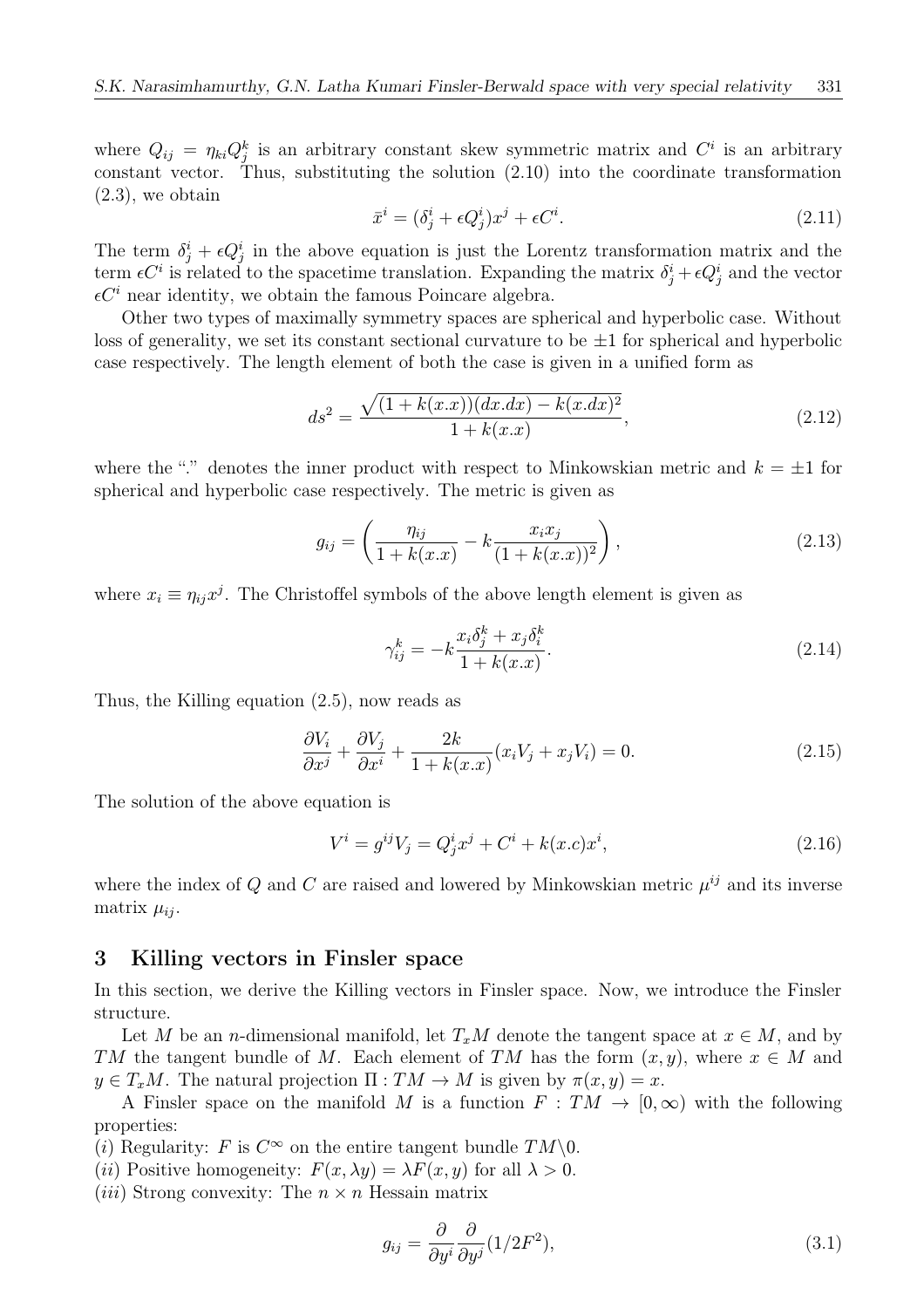is positive definite at every point of  $TM\setminus 0$ , where  $TM\setminus 0$  denotes the tangent vector y is non-empty in the tangent bundle TM.

Like Riemannian space, we shall now, find the Killing vectors in the Finsler space, for this we should construct the isometric transformation of Finsler structure.

Let us consider the coordinate transformation  $(2.3)$  together with the corresponding transformation for y.

$$
\bar{y}^i = y^i + \epsilon \frac{\partial V^i}{\partial x^j} y^j,\tag{3.2}
$$

Under the coordinate transformation (2.3) and (3.2), to first order in  $\vert \epsilon \vert$ , we obtain the expansion of the Finsler structure,

$$
\bar{F}(\bar{x}, \bar{y}) = \bar{F}(x, y) + \epsilon V^i \frac{\partial F}{\partial x^i} + \epsilon y^j \frac{\partial V^i}{\partial x^j} \frac{\partial F}{\partial y^i},\tag{3.3}
$$

where  $\bar{F}(\bar{x}, \bar{y})$  should be equal to  $F(x, y)$ . Under the transformation (2.3) and (3.2), a Finsler structure is called isometry if and only if

$$
F(x,y) = \bar{F}(x,y). \tag{3.4}
$$

Then, deducing from (3.3), we obtain Killing equation  $K_V(F)$  in Finsler space

$$
K_V(F) = V^i \frac{\partial F}{\partial x^i} + y^j \frac{\partial V^i}{\partial x^j} \frac{\partial F}{\partial y^i} = 0.
$$
\n(3.5)

Searching the Killing vectors for general Finsler manifold is a difficult task. Here, we give the Killing vectors for a class of Finsler space- $(\alpha, \beta)$  space with metric defining as in [16]

$$
F = \alpha \phi(s), \quad s = \frac{\beta}{\alpha}, \tag{3.6}
$$

where  $\alpha = \sqrt{a_{ij}y^i y^j}$  is a Riemannian metric and  $\beta = b_i(x)y^i$  is a differential one form, and  $\phi(s)$  is a smooth function. Then, the Killing equation (3.5) in  $(\alpha, \beta)$  space is given as follows

$$
0 = K_V(\alpha)\phi(s) + \alpha K_V(\phi(s)),
$$
  
= 
$$
\left(\phi(s) - s\frac{\partial\phi(s)}{\partial s}\right)K_V(\alpha) + \frac{\partial\phi(s)}{\partial s}K_V(\beta).
$$
 (3.7)

By making use of the Killing equation (3.5), we obtain

$$
K_V(\alpha) = \frac{1}{2\alpha} (V_{i|j} + V_{j|i}) y^i y^j,
$$
\n(3.8)

$$
K_V(\beta) = (V^i \frac{\partial b_j}{\partial x^i} + b_i \frac{\partial V_i}{\partial x^j}) y^j,
$$
\n(3.9)

where " |" denotes the covariant derivative with respect to the Riemannian metric  $\alpha$ . The solutions of the Killing equation (3.7) have been expressed in three cases: Case-1: The first one is

$$
\phi(s) - s \frac{\partial \phi(s)}{\partial s} = 0 \quad and \quad K_V(\beta) = 0,
$$
\n(3.10)

which implies  $F = \lambda \beta$  for all  $\lambda \in R$ . Case-2: If

$$
\frac{\partial \phi(s)}{\partial s} = 0 \quad and \quad K_V(\alpha) = 0,
$$
\n(3.11)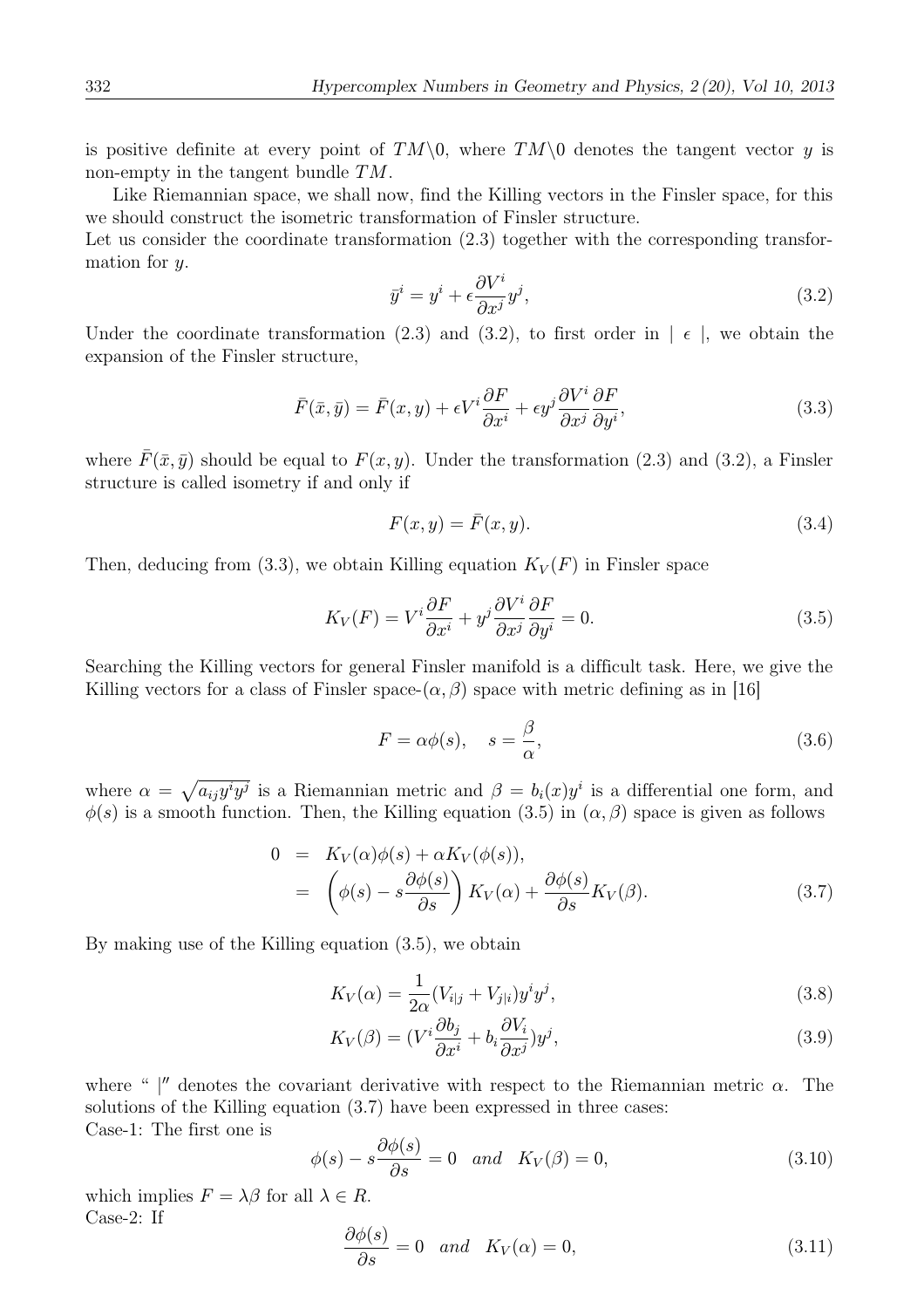which implies  $F = \lambda \alpha$  for all  $\lambda \in R$ . The above two cases hold true for any trivial space. Next, we merely consider the following case:

Case-3: If  $\phi(s) - s \frac{\partial \phi(s)}{\partial s} \neq 0$  and  $\frac{\partial \phi(s)}{\partial s} \neq 0$ , then we have solutions

$$
V_{i|j} + V_{j|i} = 0,\t\t(3.12)
$$

$$
V^i \frac{\partial b_j}{\partial x^j} + b_i \frac{\partial V_i}{\partial x^j} = 0.
$$
\n(3.13)

The first equation  $(3.12)$  is none other than the Riemannian Killing equation(2.5). The second equation (3.13) can be regarded as the constraint for the Killing vectors that satisfy the Killing equation (3.12). Therefore, in general, the dimension of the linear space formed by Killing vectors of  $(\alpha, \beta)$  metric is lower than the Riemannian one.

# 4 Symmetry of VSR

One important physical example of  $(\alpha, \beta)$  space is VSR. When we take  $\phi(s) = s^m$ , where m is an arbitrary constant, the Finsler structure takes the form proposed by Gibbons et al [9].

$$
F = \alpha^{1-m} \beta^m,
$$
  
=  $(\eta_{ij} y^i y^j)^{(1-m)/2} (b_k y^k)^m,$  (4.1)

where  $\eta_{ij}$  is Minkowskian metric and  $b_k$  is a constant vector, the metric (4.1) is called VSR metric. One immediately obtain from the first Killing equation (3.12) of  $(\alpha, \beta)$  space as,

$$
V^i = Q^i_j x^j + C^i. \tag{4.2}
$$

And the second Killing equation (3.13) gives the constraint for Killing vector  $V^i$ ,

$$
b_i Q_j^i = 0. \tag{4.3}
$$

We use the following result proved by [11]:

Lemma: The VSR metric is invariant under the group of two-dimensional Euclidean motion  $(E(2)).$ 

The above investigation and the Killing equations (3.12) and (3.13) obtained in section-3 are under the premise that the direction of  $y^i$  is arbitrary. It means that no preferred direction exists in spacetime. If the spacetime does have a special direction, the Killing equation (3.7) will have a special solution. The VSR metric is first suggested by Bogoslovsky [4]. Following the assumption and taking the null direction to be preferred direction, we deduce from Killing equation (3.7) that

$$
0 = sm \left( \frac{1 - n}{2\alpha} \left( \frac{\partial V_i}{\partial x^j} + \frac{\partial V_j}{\partial x^i} \right) y^i y^j + ms^{-1} b_k \frac{\partial V^k}{\partial x^r} y^r \right),
$$
  

$$
= sm \frac{1}{\alpha \beta} \left( \frac{1 - n}{2} \left( \frac{\partial V_i}{\partial x^j} + \frac{\partial V_j}{\partial x^i} \right) b_r + m \eta_{ij} b^k \frac{\partial V_k}{\partial x^r} \right) y^i y^j y^r.
$$
(4.4)

The above equation has a special solution

$$
V_{+} = (Q_{+-} + m\eta_{+-})x^{-} + C_{+}, \qquad (4.5)
$$

where  $Q_{+-}$  is not only an antisymmetrical matrix, but also satisfying the property

$$
b_- = -b^+ Q_{+-}.\tag{4.6}
$$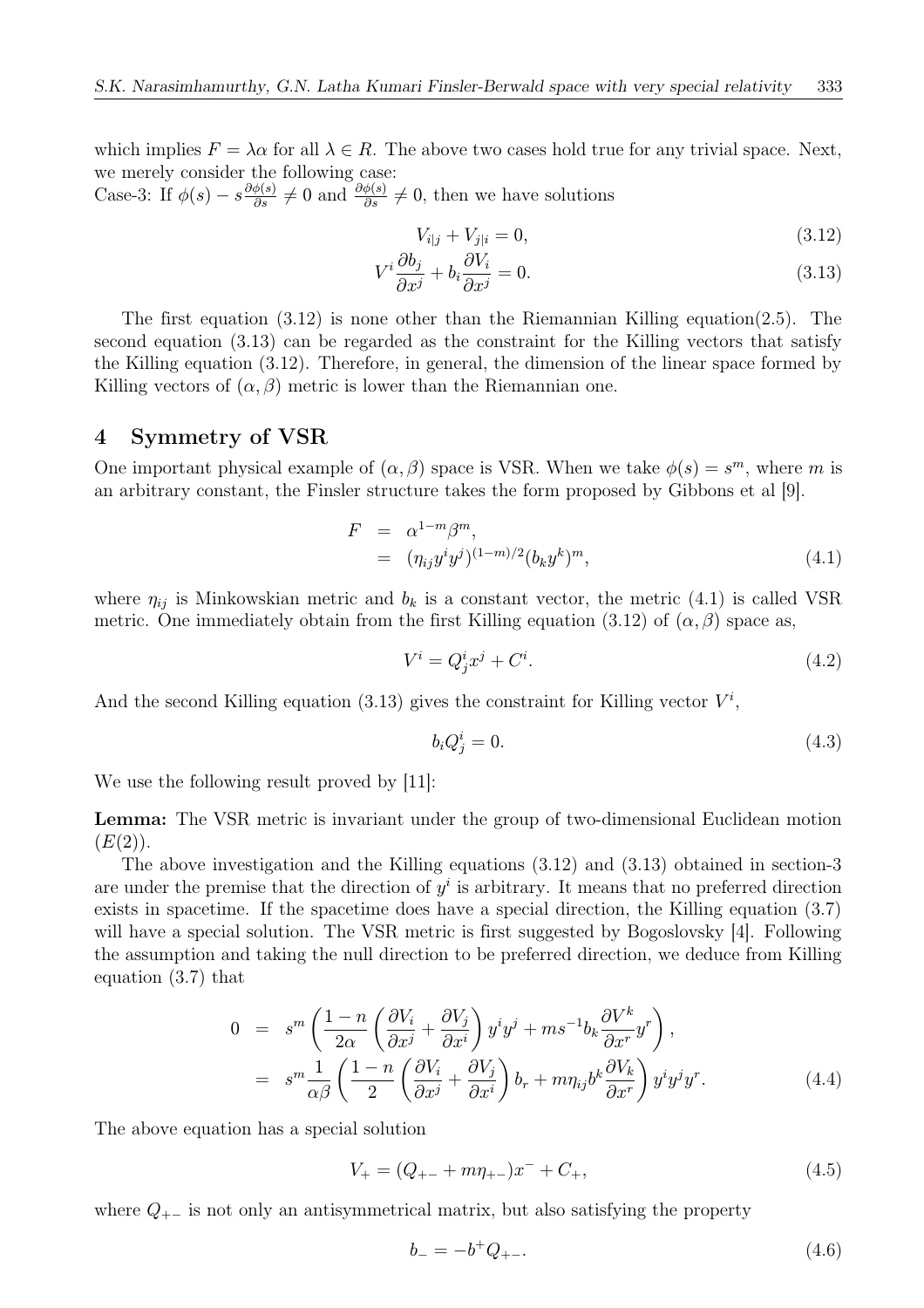It implies that the Lorentz transformation for  $b^+$  is

$$
(\delta_+^+ + \epsilon(m\delta_+^+ + Q_+^+))b^+ = (1 + \epsilon(n+1))b^+, \tag{4.7}
$$

which means the null direction  $b^+(\text{or } b_-)$  is invariant under the Lorentz transformation. Therefore, if the spacetime has a preferred direction in null direction, the symmetry corresponded to  $Q_{+-}$  is restored. In such case, the VSR metric is invariant under the transformations of the group  $DISIM_b(2)$  proposed by Gibbons et al [9]. Another important physical example of  $(\alpha, \beta)$ space is Randers space [15], where we set  $\Phi(s) = 1 + s$ , the Finsler structure takes the form

$$
F = \alpha + \beta. \tag{4.8}
$$

Then, in Randers space the Killing equation (3.7) leads to

$$
K_V(\alpha) + K_V(\beta) = 0. \tag{4.9}
$$

Since the  $K_V(\alpha)$  contains irrational term of  $y^i$  and  $K_V(\beta)$  only contains rational term of  $y^i$ , the equation (4.9) satisfies if and only if  $K_V(\alpha) = 0$  and  $K_V(\beta) = 0$ . If Randers space is flat, its Killing vectors satisfies the same Killing equation with VSR metric.

#### 5 Killing vectors in Finsler-Berwald space

In this section, we have investigate a special Berwald metric with constant flag curvature  $K = 0$ . Further, we find the number of independent Killing vectors for a Berwald metric. We prove the following main result.

**Theorem:** The Finsler-Berwald metric with constant flag curvature  $K=0$  has maximum 15 independent Killing vectors.

**Proof:** Now, consider the special Berwald metric given by [17];

$$
F = \frac{(\sqrt{(y.y)(1-x.x) + (x.y)^2 + (x.y))^2}}{(1-(x.x))^2\sqrt{(y.y)(1-x.x) + (x.y)^2}},
$$
\n(5.1)

where . denotes the inner product with respect to Minkowskian metric. By using the equation  $(2.16)$  and the first Killing equation  $K_V(\alpha) = 0$ ,  $(3.12)$  implies

$$
V^{i} = Q_{j}^{i}x^{j} + C^{i} - (x.c)x^{i}.
$$
\n(5.2)

The Funk metric  $\theta$  and Berwald's metric B are related and they can be expressed in the form

$$
\theta = \bar{\alpha} + \bar{\beta}, \quad B = \frac{(\tilde{\alpha} + \tilde{\beta})^2}{\tilde{\alpha}}.
$$

Here,

$$
\bar{\alpha} = \frac{\sqrt{(y.y)(1 - x.x) + (x.y)^2}}{1 - (x.x)^2}, \quad \bar{\beta} = \frac{(x.y)}{1 - (x.x)^2}.
$$

 $\tilde{\alpha} = \lambda \bar{\alpha}, \ \tilde{\beta} = \lambda \bar{\beta}, \text{ where } \lambda = \frac{1}{1 - (x \cdot x)^2}.$ And from Berwald metric, we have

$$
b_i = \frac{x_i}{(1-(x.x))^2}.
$$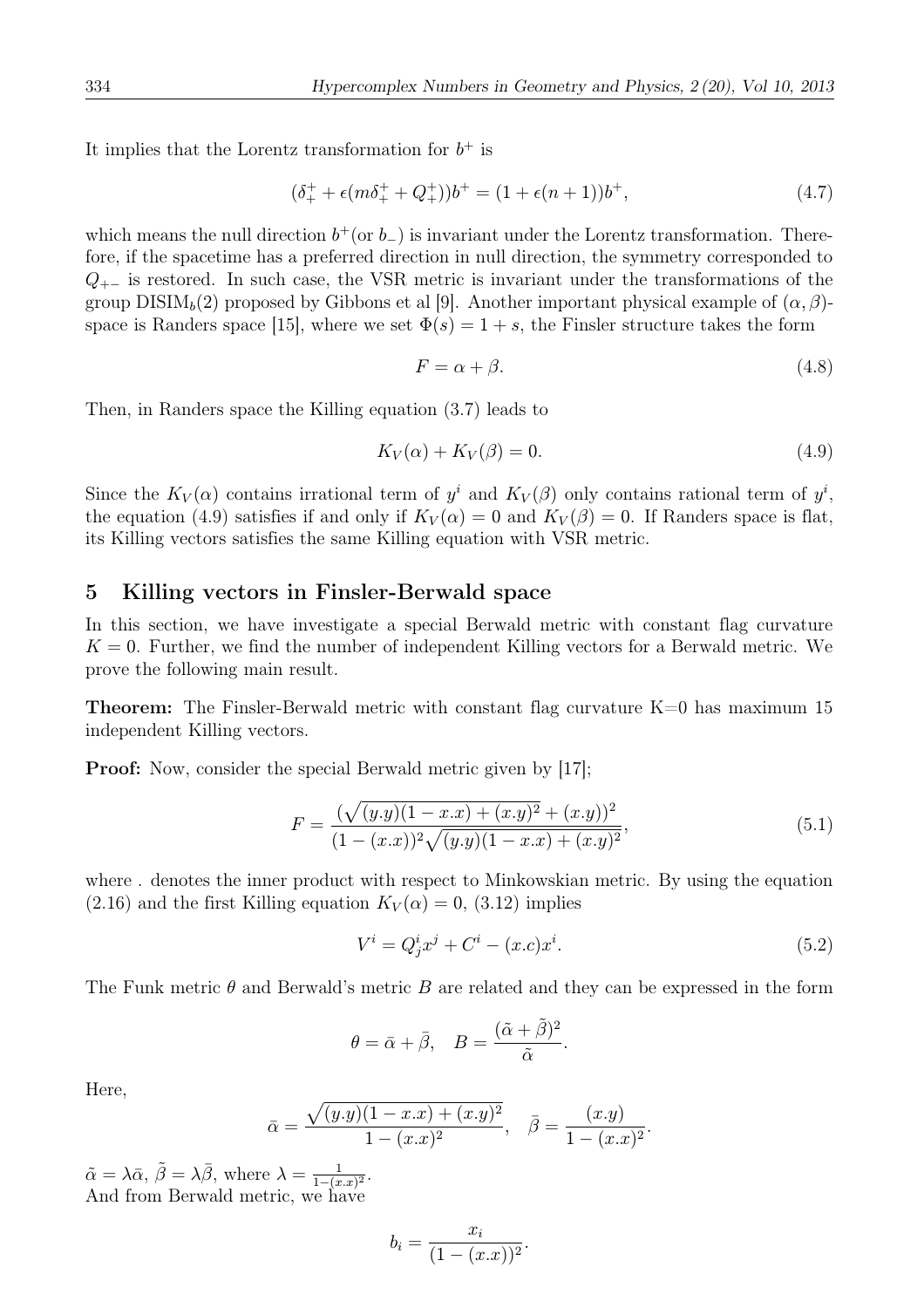Then, we obtain the partial derivative for  $b_i(x)$ ,

$$
\frac{\partial b_i}{\partial x^j} = \frac{\eta_{ij}}{(1 - (x \cdot x))^2} + \frac{4x_i x_j}{(1 - x \cdot x)^3},\tag{5.3}
$$

and the corresponding partial derivative for Killing vectors  $V^i$  is

$$
\frac{\partial V^i}{\partial x^j} = Q^i_j - \delta^i_j(x.C) - x^i C_j.
$$
\n(5.4)

By making use of the equation (5.2), (5.3) and (5.4), we derive the second Killing equation (3.13) of the form

$$
\frac{4Q_{ji}x^i}{1-x.x} + C_j = 0.
$$
\n(5.5)

Substituting the equation  $(5.5)$  into  $(5.2)$ , we obtain

$$
V^i = Q^i_j x^j \left(\frac{5 - x \cdot x}{1 - x \cdot x}\right). \tag{5.6}
$$

Hence, the dimension of the linear space formed by the Killing vectors of Finsler-Berwald metric is 15. And the space time translation generators corresponded to  $C<sup>i</sup>$  depends on the generators of Lorentz group corresponded to  $Q_j^i$ .

# 6 Conclusion

Lorentz Invariance (LI) is one of the foundations of the standard models of particle physics. Of course, it is very interesting to test the fate of the LI both on experiments and theories. The theoretical approach of investigating the LI violation is studying the possible spacetime symmetry and some parts of special relativity. In this paper, we have presented an explicit relation between the isometric group of a specific Finsler space and symmetries of the VSR proposed by Cohen and Glashow [6]. We showed that the Killing vectors satisfy the same Killing equation of a Riemannian metric, and the major difference is the Killing vectors of  $(\alpha, \beta)$  need to satisfy the constraints (3.13). Further, we consider the Finsler-Berwald metric with constant flag curvature  $K = 0$  and we showed that the number of Killing vectors of Finsler-Berwald metric is 15. Finally, we conclude that, "the determination for the maximal number of independent Killing vectors of  $(\alpha, \beta)$ -space or any general Finsler space is still a open problem. We hope, it could be solved in the future".

### References

- [1] Amelino-Camelia G. Testable scenario for relativity with minimum-length  $// Phys. Lett.,$ B 510, 255, 2001.
- [2] Amelino-Camelia G. Relativity in space-times with short-distance structure governed by an observer-independent (Planckian) length scale  $// Int. J. Mod. Phys., D 11, 35, 2002.$
- [3] Amelino-Camelia G. Relativity: Special treatment // Nature., 418, 34, 2002.
- [4] Bogoslovsky G. Some physical displays of the space anisotropy relevant to the feasibility of its being detected at a laboratory  $\frac{\pi}{4}$  arXiv:gr-qc $\frac{\pi}{0706.2621}$ .
- [5] Bao D., Chern S.S., Shen Z. An introduction to Riemann Finsler Geometry., Graduate Texts in Mathematics 200, Springer, New York, 2000.
- [6] Cohen A.G., Glashow S.L. Very Special Relativity // Phys. Rev. Lett., 97, 021601, 2006.
- [7] Einstien A. Zur Elektrodynamik bewegter Körper // Ann. de Phys. 17, 891, 1905.